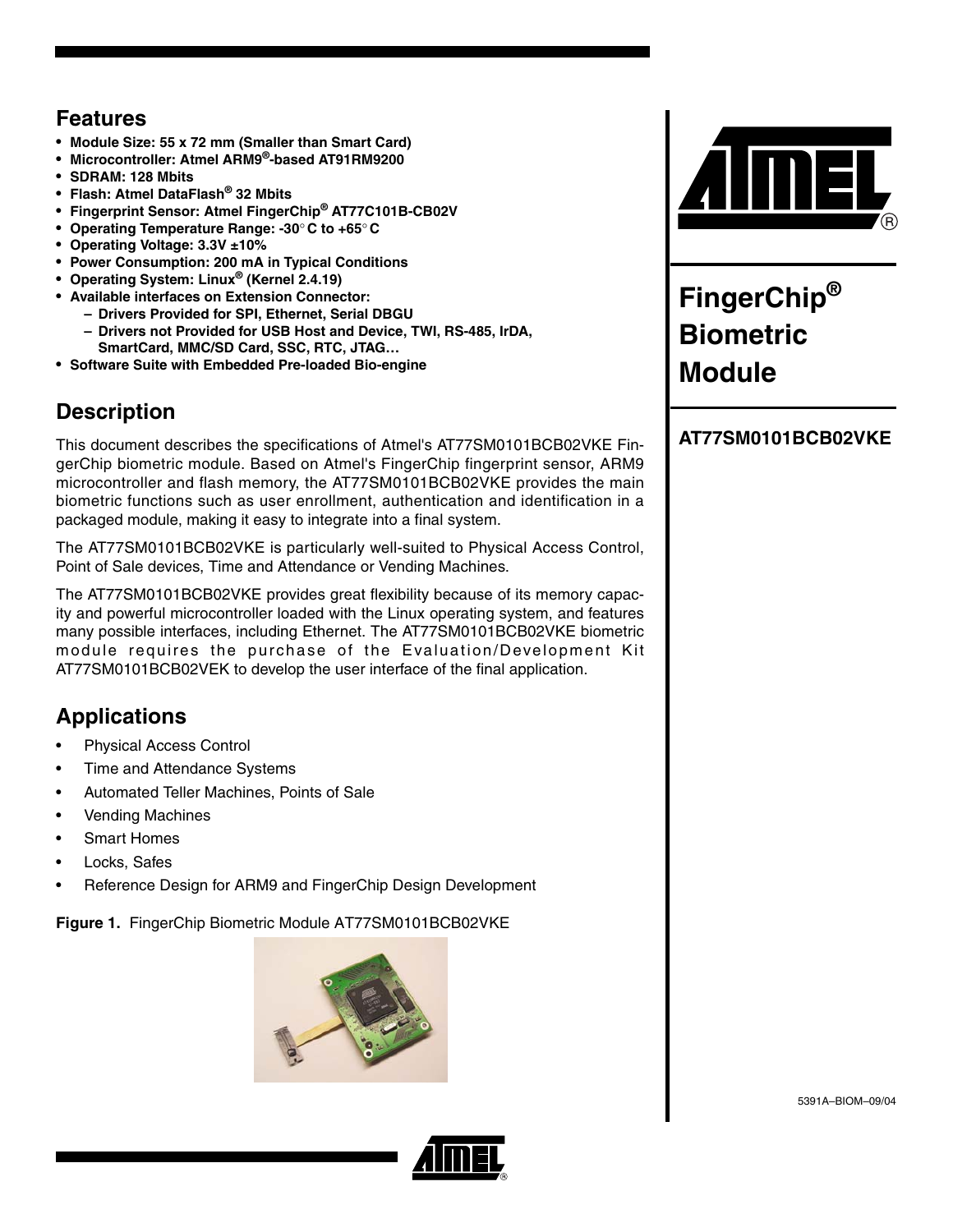

# **Functional Description**

The AT77SM0101BCB02VKE is a biometric sub-system based on Atmel's FingerChip fingerprint sensor. It comprises a fingerprint sensor connected to a board that embeds processing capabilities through an ARM9-based AT91RM9200 microprocessor, and memory to store the software and fingerprint templates.

The biometric module must be connected to a motherboard for power supplies and interface connections. Connection to the motherboard is achieved through two standard connectors located on the sides of the module board.

The module is loaded with a Linux operating system, an Atmel driver for the FingerChip sensor, and by default, authentication software (biometric library) for extraction of fingerprint characteristics and comparison with enrolled templates (also called bio-engine). The standalone module can perform the following:

- Enrollment: an operation where the end-user scans his fingerprint by sweeping it across the FingerChip sensor, providing a fingerprint signature reference (template)
- Authentication: accurate matching of the newly acquired fingerprint against the template stored in the board's memory during the enrollment procedure, used to validate user authentication
- Identification: matching of the fingerprint image against the correct template within a database of previously acquired templates

These three functions can then be used in any application requiring authentication to grant rights to a user, or to change criteria of the user's profile. Examples of typical applications might include physical access control or time and attendance monitoring.

The AT77SM0101BCB02VEK Evaluation Kit provides all the tools necessary for easy development of a customized application using the biometric module APIs.

The AT77SM0101BCB02VKE biometric module lets you add convenient and secured user authentication to your products in a surprisingly reduced development time.





# **<sup>2</sup> AT77SM0101BCB02VKE**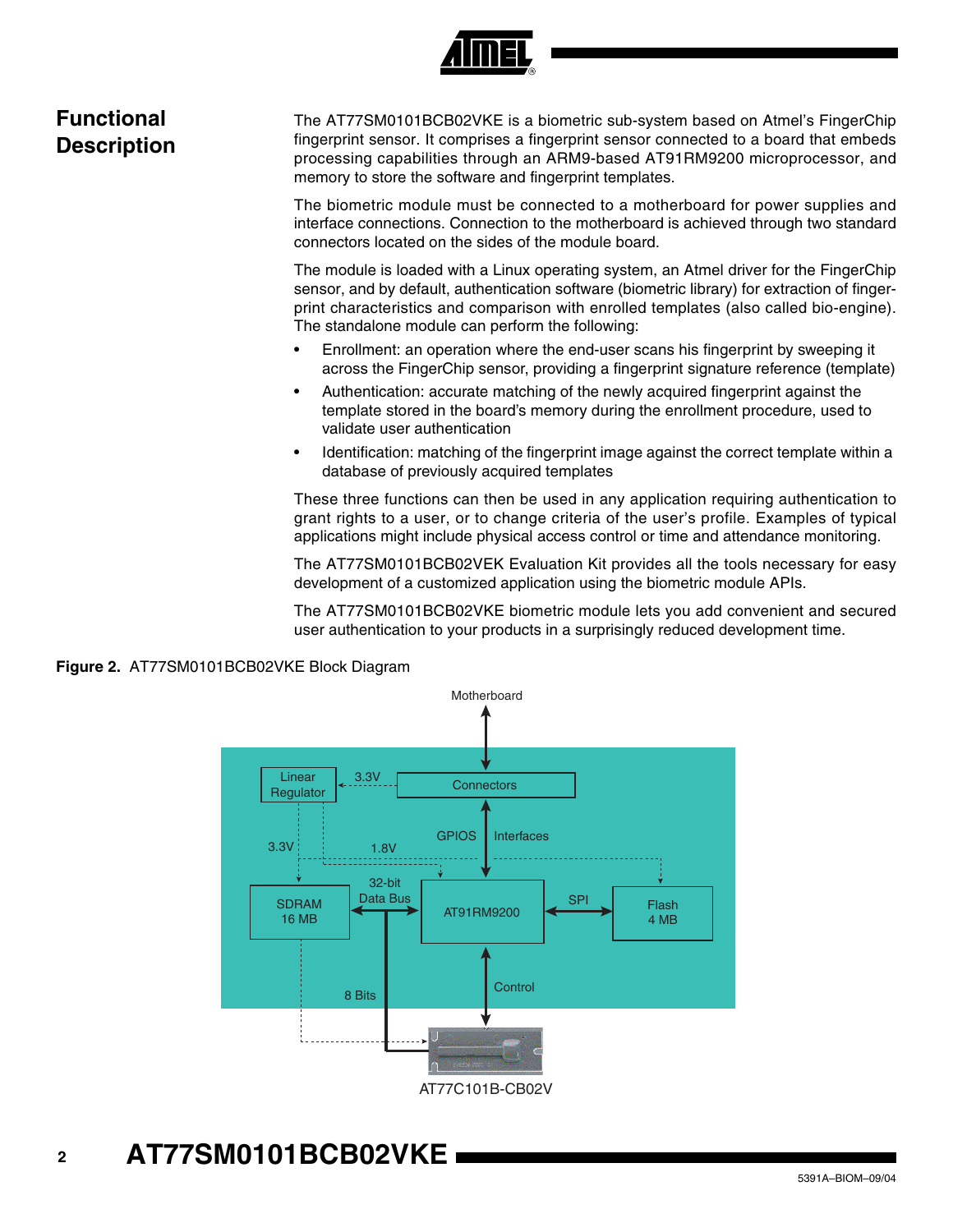# **AT77SM0101BCB02VKE**

# **Technical Description**

Atmel's FingerChip biometric module includes the AT77C101B-CB02V FingerChip sensor (8-bit parallel interface) connected through a flex cable to the module itself.

**Module Size and Length of Flex**

The board size of the module is 55 mm x 72 mm. It has three screw holes for easy fixing to the motherboard or casing of the final system.

The flexible cable is 5 cm long. It is a single straight cable made of copper.

**Figure 3.** AT77SM0101BCB02VKE Board Dimensions



The dimensions of the sensor are 26.6 mm x 9.85 mm x 2.6 mm for the PCB. The die size is 1.7 mm x 17.3 mm.

### **Description of Motherboard Interface**

**Figure 4.** Motherboard Interface



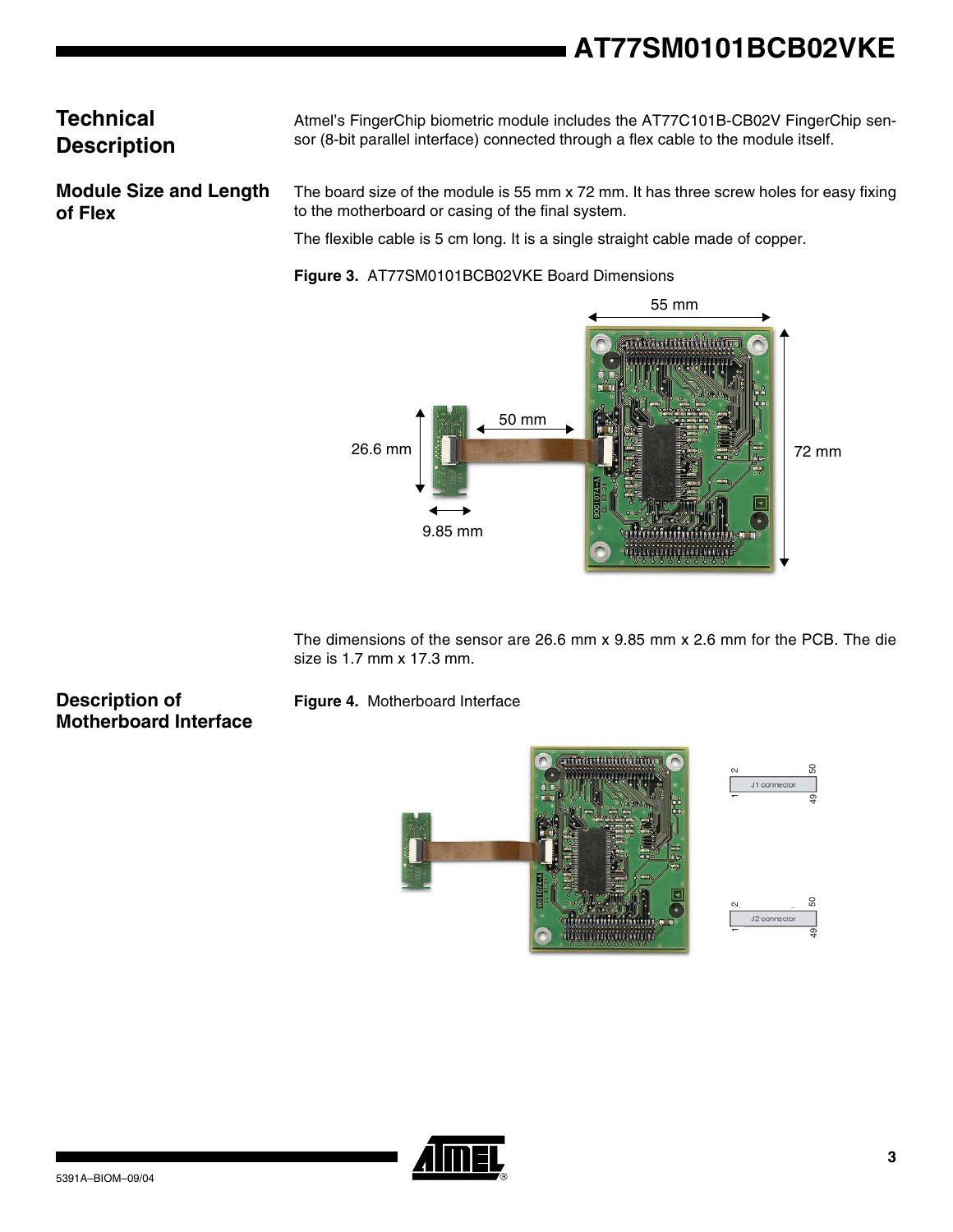

| Pin            | <b>Description</b> | Pin            | <b>Description</b> |
|----------------|--------------------|----------------|--------------------|
| $\mathbf{1}$   | <b>GND</b>         | $\overline{2}$ | 3V3                |
| 3              | NBS3               | $\overline{4}$ | NBS1               |
| 5              | <b>PC10</b>        | 6              | NRD_NOE_NCFOE      |
| $\overline{7}$ | <b>PC11</b>        | 8              | NWR0_NWE_NCFWE     |
| 9              | <b>PC12</b>        | 10             | NCS3_NSMCS         |
| 11             | PC14*              | 12             | PC15*              |
| 13             | PC <sub>1</sub>    | 14             | PC0*               |
| 15             | PC <sub>2</sub>    | 16             | PC <sub>3</sub>    |
| 17             | PC4                | 18             | PC <sub>5</sub>    |
| 19             | PC <sub>6</sub>    | 20             | PA15/EMDC          |
| 21             | PA0/MISO           | 22             | PA16/EMDIO         |
| 23             | PA1/MOSI           | 24             | PA17/TXD0          |
| 25             | PA2/SPCK           | 26             | PA18/RXD0          |
| 27             | PA4/NPCS1          | 28             | PA19/SCK0          |
| 29             | PA5/NPCS2          | 30             | PA20/CTS0          |
| 31             | PA6/NPCS3          | 32             | PA21/RTS0          |
| 33             | PA7/EREFCK         | 34             | <b>PA22</b>        |
| 35             | PA8/ETXEN          | 36             | PA23/IRQ3          |
| 37             | PA9/ETX0           | 38             | <b>PA24</b>        |
| 39             | PA10/ETX1          | 40             | PA25/TWD           |
| 41             | PA11/ECRSDV        | 42             | PA26/TWCK          |
| 43             | PA12/ERX0          | 44             | <b>PA29</b>        |
| 45             | PA13/ERX1          | 46             | <b>PA28</b>        |
| 47             | PA14/ERXER         | 48             | <b>PA27</b>        |
| 49             | 3V3                | 50             | <b>GND</b>         |

Note: Pins 11, 12 and 14: do not use when the AT77C101B is connected to the module.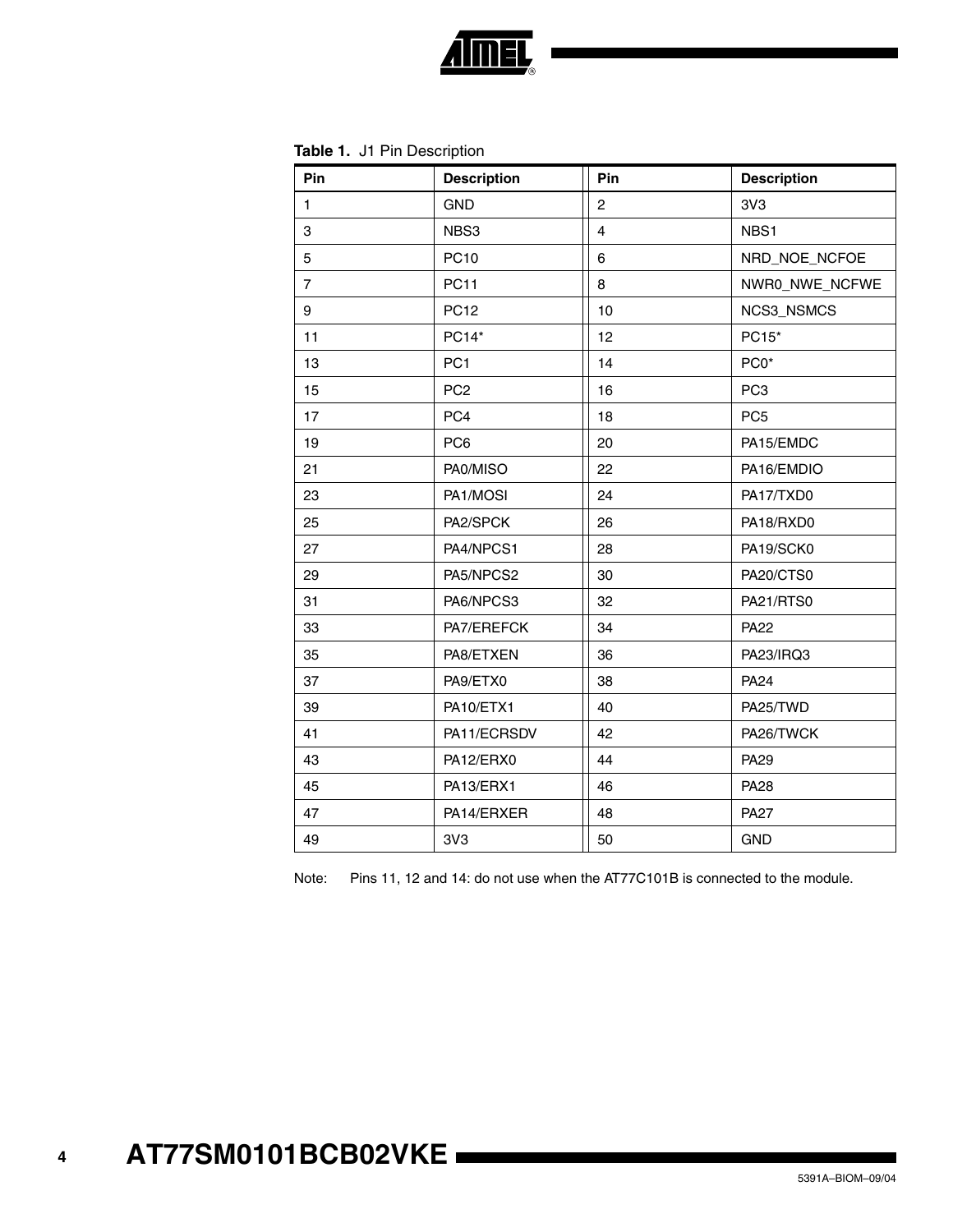| Pin            | <b>Description</b> | Pin            | <b>Description</b> |
|----------------|--------------------|----------------|--------------------|
| $\mathbf{1}$   | <b>GND</b>         | $\overline{c}$ | 3V3                |
| 3              | <b>PB22</b>        | $\overline{4}$ | PC <sub>9</sub>    |
| 5              | <b>PB19</b>        | 6              | PC <sub>8</sub>    |
| $\overline{7}$ | <b>PB18</b>        | 8              | PC7                |
| 9              | <b>PB17</b>        | 10             | <b>DDP</b>         |
| 11             | <b>PB16</b>        | 12             | <b>DDM</b>         |
| 13             | <b>PB15</b>        | 14             | <b>HDPA</b>        |
| 15             | <b>PB14</b>        | 16             | <b>HDMA</b>        |
| 17             | <b>PB13</b>        | 18             | PB29/IRQ0          |
| 19             | <b>PB12</b>        | 20             | PB28/FIQ           |
| 21             | <b>PB11</b>        | 22             | <b>PB27</b>        |
| 23             | <b>PB10</b>        | 24             | <b>PB26</b>        |
| 25             | PB <sub>9</sub>    | 26             | <b>PB25</b>        |
| 27             | PB8                | 28             | <b>PB24</b>        |
| 29             | PB7                | 30             | <b>PB23</b>        |
| 31             | PB <sub>6</sub>    | 32             | <b>NRST</b>        |
| 33             | PB <sub>5</sub>    | 34             | <b>NTRST</b>       |
| 35             | PB4                | 36             | <b>TMS</b>         |
| 37             | PB <sub>3</sub>    | 38             | <b>TCK</b>         |
| 39             | PB <sub>2</sub>    | 40             | <b>TDO</b>         |
| 41             | PB1                | 42             | TDI                |
| 43             | PB <sub>0</sub>    | 44             | <b>JTAGSEL</b>     |
| 45             | PA31               | 46             | <b>PB21</b>        |
| 47             | PA30               | 48             | <b>PB20</b>        |
| 49             | 3V3                | 50             | <b>GND</b>         |

**Table 2.** J2 Pin Description

The pins are used to connect the following interfaces:

- USB device: pins 10 and 12 of J2 connector
- USB host: pins 14 and 16 of J2 connector
- TWI: pins 40 and 42 of J1 connector
- JTAG: pins 32, 34, 36, 38, 40, 42 and 44 of J2 connector
- SPI: pins 21, 23, 25, 27, 29 and 31 of J1 connector
- Two serial links: RS-232, RS-485, IrDA and/or Smart Card
- Ethernet or MMC/SD card

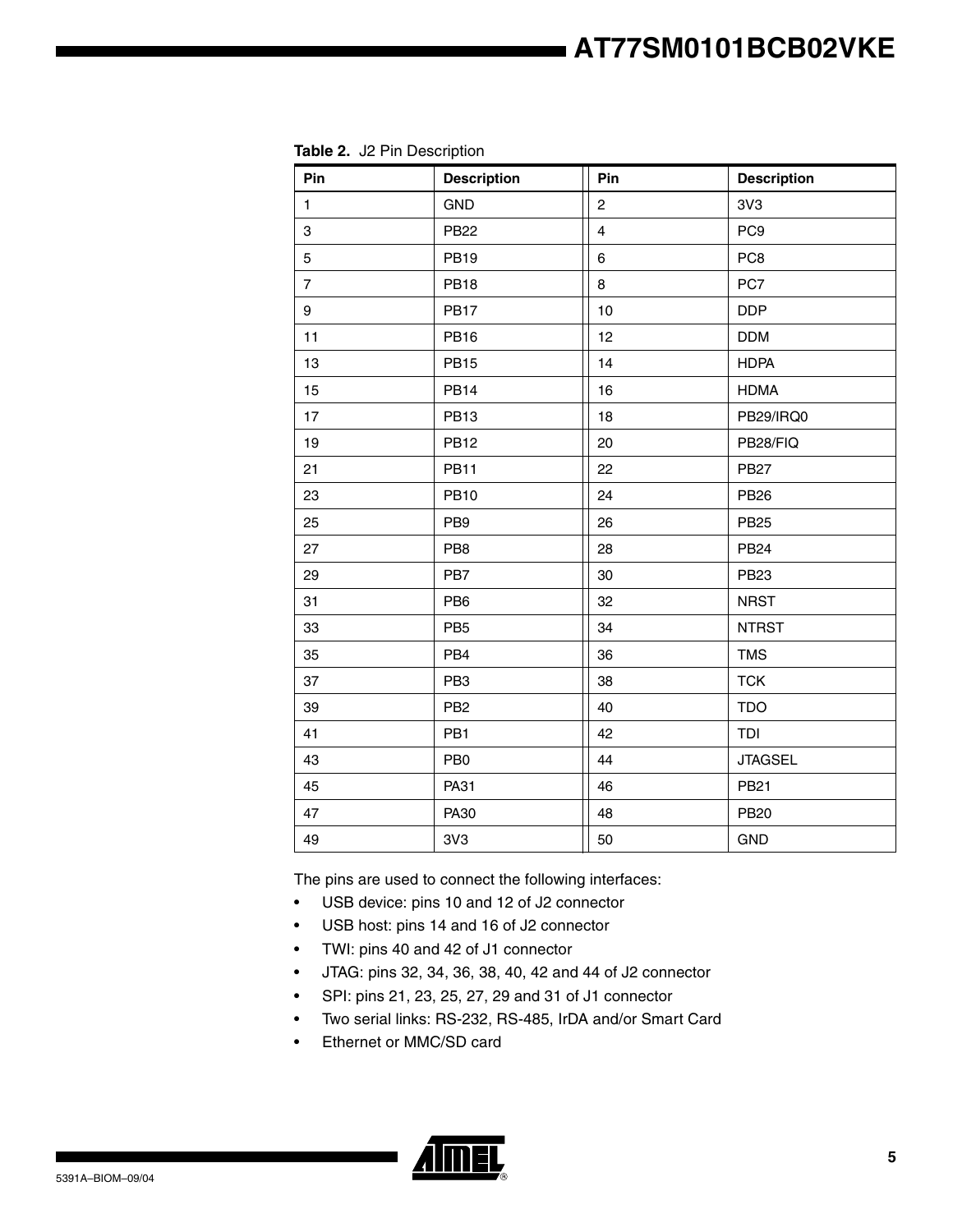

### **Board's Main Components**

**ARM9-based AT91RM9200 Microcontroller**

- The AT91RM9200 microcontroller features the following:
- 200 MIPS capability
- 16 KB data cache
- 16 KB instruction cache
- 16 KB SRAM
- ROM boot
- **Ethernet MAC**
- USB 2.0 full-speed host and device
- USART, DMA, TWI, SPI, SSC, MCI

The ARM9 operates at 200 MHz on the module.

**Memory** The AT77SM0101BCB02VKE biometric module features:

- 128 Mbits (16 Mbytes) of SDRAM on a 32-bit parallel data bus interface operating at 66 MHz
- 32 Mbits (4 Mbytes) of Atmel DataFlash on an SPI bus operating at 10 MHz

### **AT77C101B-CB02V Sensor** The sensor has the following characteristics:

- A sensitive layer over a 0.8 µm CMOS array
- An image zone of 0.4  $\times$  14 mm, equalling 0.02 in.  $\times$  0.55 in.
- An image array of  $8 \times 280$ , equalling 2240 pixels
- A pixel pitch of 50  $\mu$ m  $\times$  50  $\mu$ m, equalling 500 dots-per-inch resolution
- A pixel clock of up to 2 MHz with a capacity of up to 1780 frames per second
- A die size of  $1.7 \times 17.3$  mm
- An operating voltage range of 3V to 5.5V
- A natural protection from electrostatic discharge (ESD) up to 16 kV of air discharge. Use of metal casing or metalized plastic in the final application is strongly recommended
- A power consumption of 20 mW at 3.3V, 1 MHz, 25°C
- An operating temperature range of -40 $^{\circ}$ C to +85 $^{\circ}$ C
- A strong resistance to abrasion with the capability to withstand over 1 million finger sweeps
- A sweep speed ranging from 2 cm/s to 20 cm/s
- A low power consumption of 6 mA typical in acquisition mode and 10 µA in standby mode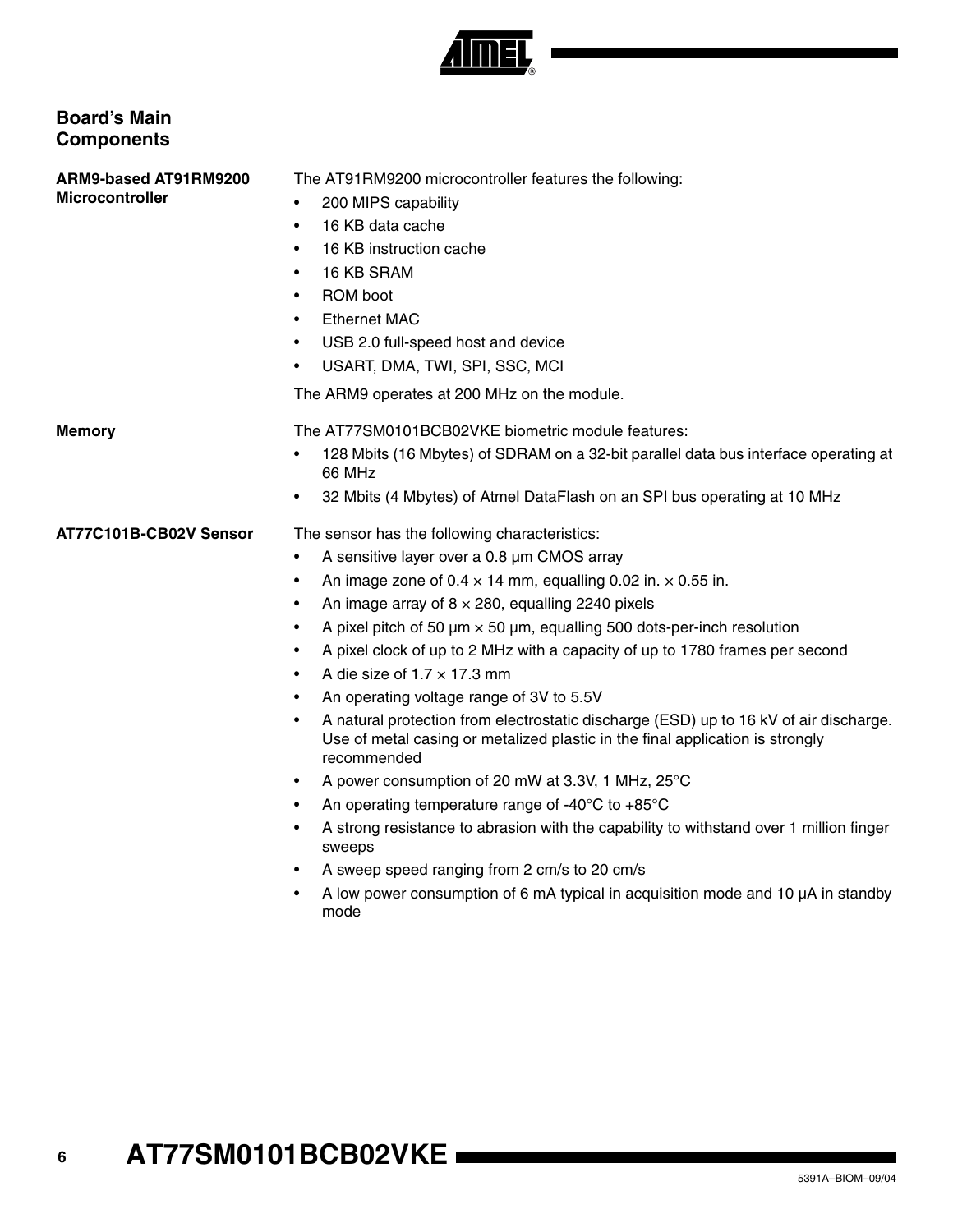### **Storage Capacity**

### **Figure 5.** RAM Memory Mapping



### **Figure 6.** DataFlash Memory Mapping

| 16 kB |                      | 4 MB DataFlash                                                            |        |
|-------|----------------------|---------------------------------------------------------------------------|--------|
|       | Compressed<br>Kernel | <b>Compressed Ramdisk</b><br>AT77SM0101BCB02VKE Compressed Ramdisk < 2 MB |        |
|       | 700 kB               | 3 MB                                                                      | 300 kB |

**Biometric Performances** The device's biometric performances are characterized by the following:

- An image size of  $500 \times 400$
- 256 levels of grey
- A finger swiping speed from 2 to 15 cm/s
- An FRR under 3% at an FAR 10<sup>-4</sup> rate using an IKENDI<sup>®</sup> algorithm
- An authentication time of under 10 ms
- A biometric template size of 384 bytes
- An authentication algorithm size of 420 kbytes
- An identification time of under 1 second for 50 templates

### **Software**

**Operating System Driver Modules**

The biometric module comes preloaded with the Linux operating system (kernel 2.4.19 rmk 7). The kernel includes:

- Ramdisk support
- A serial port driver supporting DBGU and up to four UARTs
- An SPI driver
- Ethernet layers 10/100 Mbits (compatible with MII protocol)
- Watchdog support

Further information can be retrieved at http://www.arm.linux.org.uk.

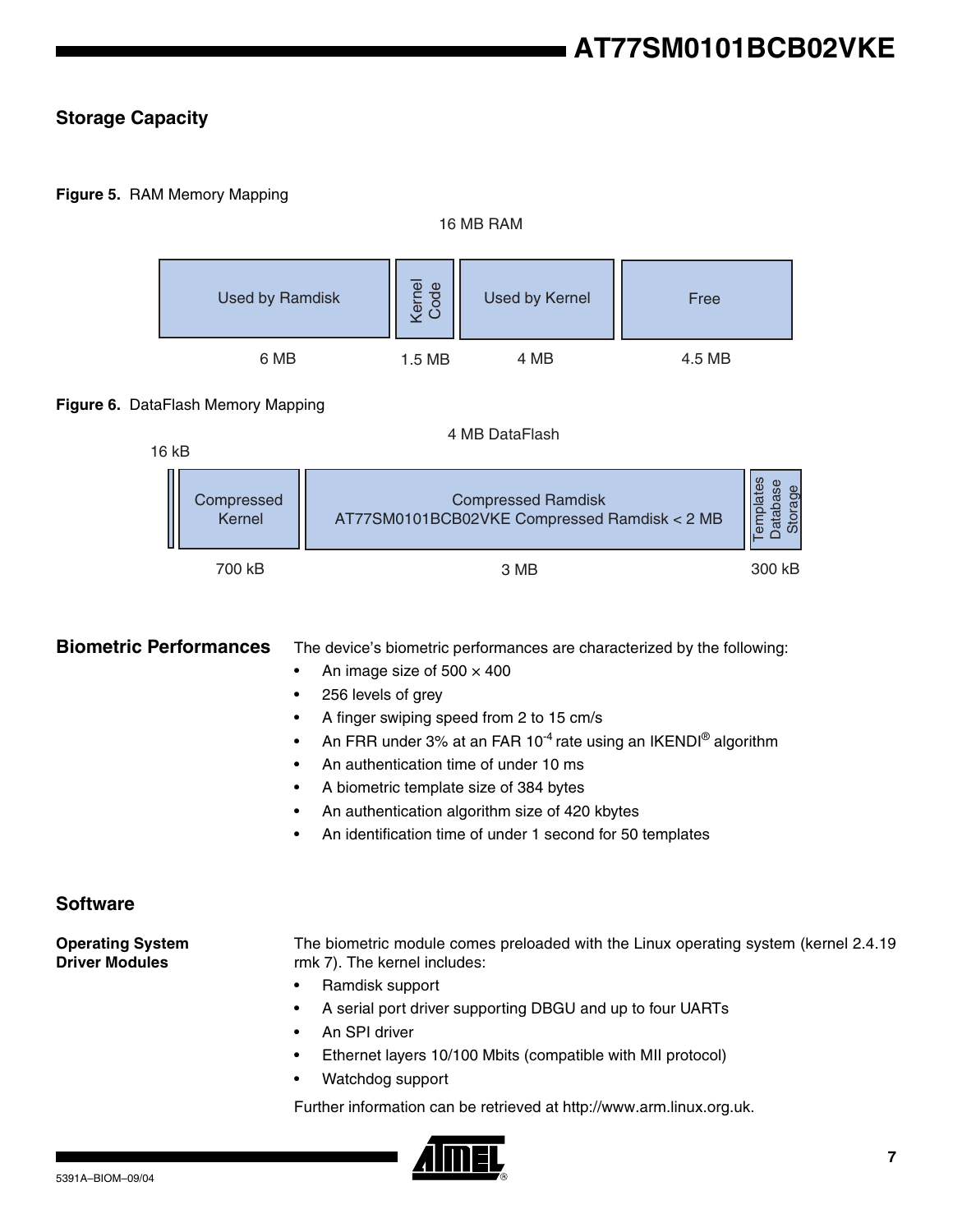

Two drivers are provided as modules that can be loaded or unloaded during runtime. These are:

- The FingerChip driver: FingerChip\_mod.o, version 2.0 enabling on-the-fly reconstruction of images
- A GPIOs driver: Leds\_mod.o, version 2.0, used to drive switches, LEDS etc.

## **Environmental Specifications**

### **Operating Conditions**

### **Absolute Maximum Ratings\***

|  | *NOTICE:<br>Stresses beyond those listed under "Absolute"<br>Maximum Ratings" may cause permanent dam-<br>age to the device. This is a stress rating only and<br>functional operation of the device at these or any<br>other conditions beyond those indicated in the<br>operational sections of this specification is not<br>implied. Exposure to absolute maximum rating<br>conditions for extended periods may affect<br>device reliability. |  |
|--|-------------------------------------------------------------------------------------------------------------------------------------------------------------------------------------------------------------------------------------------------------------------------------------------------------------------------------------------------------------------------------------------------------------------------------------------------|--|
|--|-------------------------------------------------------------------------------------------------------------------------------------------------------------------------------------------------------------------------------------------------------------------------------------------------------------------------------------------------------------------------------------------------------------------------------------------------|--|

### **Recommended Conditions of Use**

| <b>Parameter</b>            | <b>Symbol</b>   | <b>Comments</b>    | Min | Typ                                | Max | Unit    |
|-----------------------------|-----------------|--------------------|-----|------------------------------------|-----|---------|
| Positive supply voltage     | <sup>v</sup> cc | $3.3V + 10%$       |     | 3.3                                | 3.6 |         |
| Operating temperature range | 'amb            | Telecom: "T grade" |     | $-30^{\circ}$ C to $+65^{\circ}$ C |     | $\circ$ |

### **Sensor Resistance**

|                                                                                                                                 | <b>Min Value</b> | <b>Standard Method</b> |
|---------------------------------------------------------------------------------------------------------------------------------|------------------|------------------------|
| <b>ESD</b>                                                                                                                      |                  |                        |
| Air discharge on die surface (Zap gun), sensor included in casing                                                               | $±16$ kV         | NF EN 6100-4-2         |
| <b>Mechanical Abrasion</b>                                                                                                      |                  |                        |
| Number of cycles without lubricant<br>[a multiplication by a factor of 20 should be applied for correlation with a real finger] | 200,000          | MIL E 12397B           |
| <b>Chemical Resistance</b>                                                                                                      |                  |                        |
| Cleaning agents, acid, grease, alcohol, diluted acetone                                                                         | 4 hours          | Internal method        |

Note: Resistance characteristics are given for the sensor only.

### **Electrical Characteristics**

| <b>Parameter</b>           | <b>Symbol</b>   | Comments     | Min | <b>Tvp</b> | <b>Max</b> | Unit |
|----------------------------|-----------------|--------------|-----|------------|------------|------|
| Current on V <sub>CC</sub> | <sup>1</sup> CC | 3.3V<br>±10% |     | 200        | 300        | mA   |

# **<sup>8</sup> AT77SM0101BCB02VKE**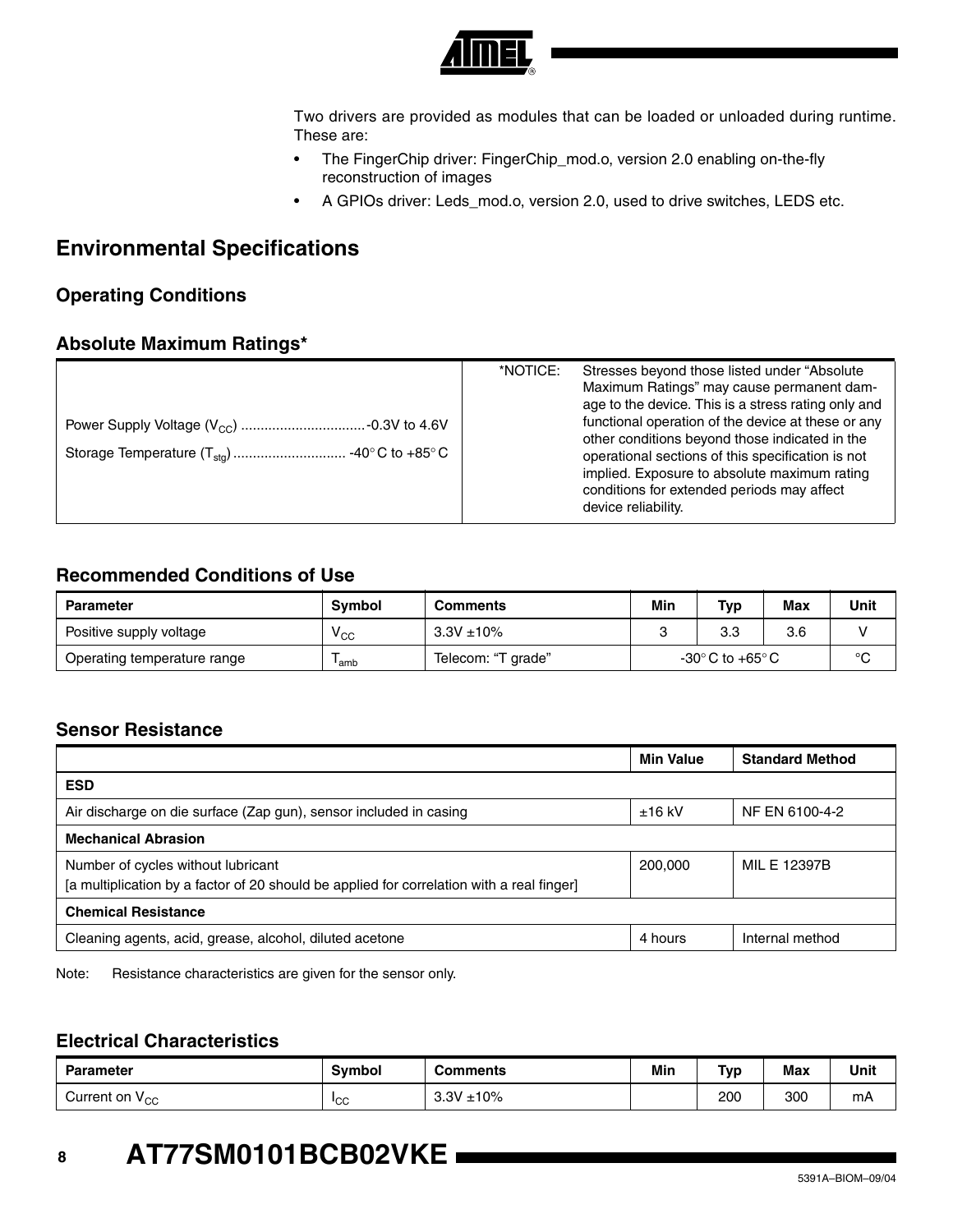# **Module Integration**

| <b>Mechanics</b>                                                   | The size of the board and the flex cable make integrating the standalone module into the<br>final product simple and convenient. In addition, the module can be fixed to the main<br>board or the casing using three screws. |
|--------------------------------------------------------------------|------------------------------------------------------------------------------------------------------------------------------------------------------------------------------------------------------------------------------|
| <b>Fingerprint Sensor</b>                                          | Atmel recommends fixing the sensor by inserting it into the casing's groove. Care should<br>be given to ensuring that:                                                                                                       |
|                                                                    | The casing provides sufficient aeration                                                                                                                                                                                      |
|                                                                    | The board is implemented vertically with the flex connector outputs oriented<br>٠<br>downwards                                                                                                                               |
|                                                                    | The sensor is protected from direct exposure to rain when used outdoors<br>٠                                                                                                                                                 |
| <b>Connection of the Module</b><br><b>Board to the Motherboard</b> | The standalone module board measures 55 mm by 72 mm. It has three screw holes for<br>easy fixing to the motherboard or casing of the final system. Connection to the mother-                                                 |

easy fixing to the motherboard or casing of the final system. Connection to the motherboard is achieved through two connectors each comprising 2 x 25 pins, which are located on the sides of the module board. The height of the components under the module must not exceed 5 mm.



**Figure 7.** Module Board Mechanical Data



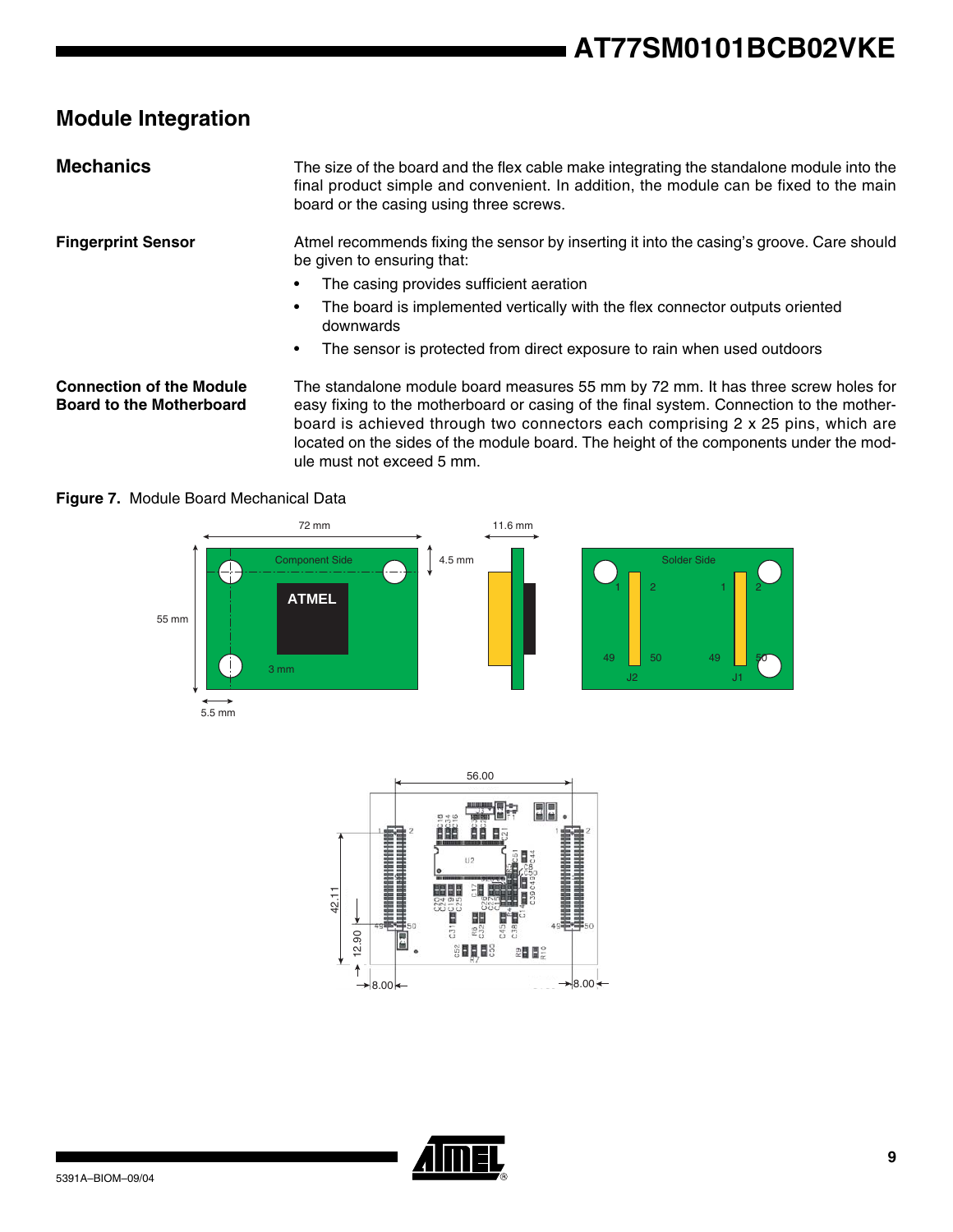

**Electrical Integration** The motherboard must at least provide power supplies and the required components in order to implement the desired interfaces. Atmel recommends using a linear power supply of 3.3V to power the standalone module.

> An example of a possible implementation is given in the Development Kit documentation (this kit can be ordered through your local Atmel distributor). Reading this documentation is strongly recommended to proceed with accurate programming of the board application.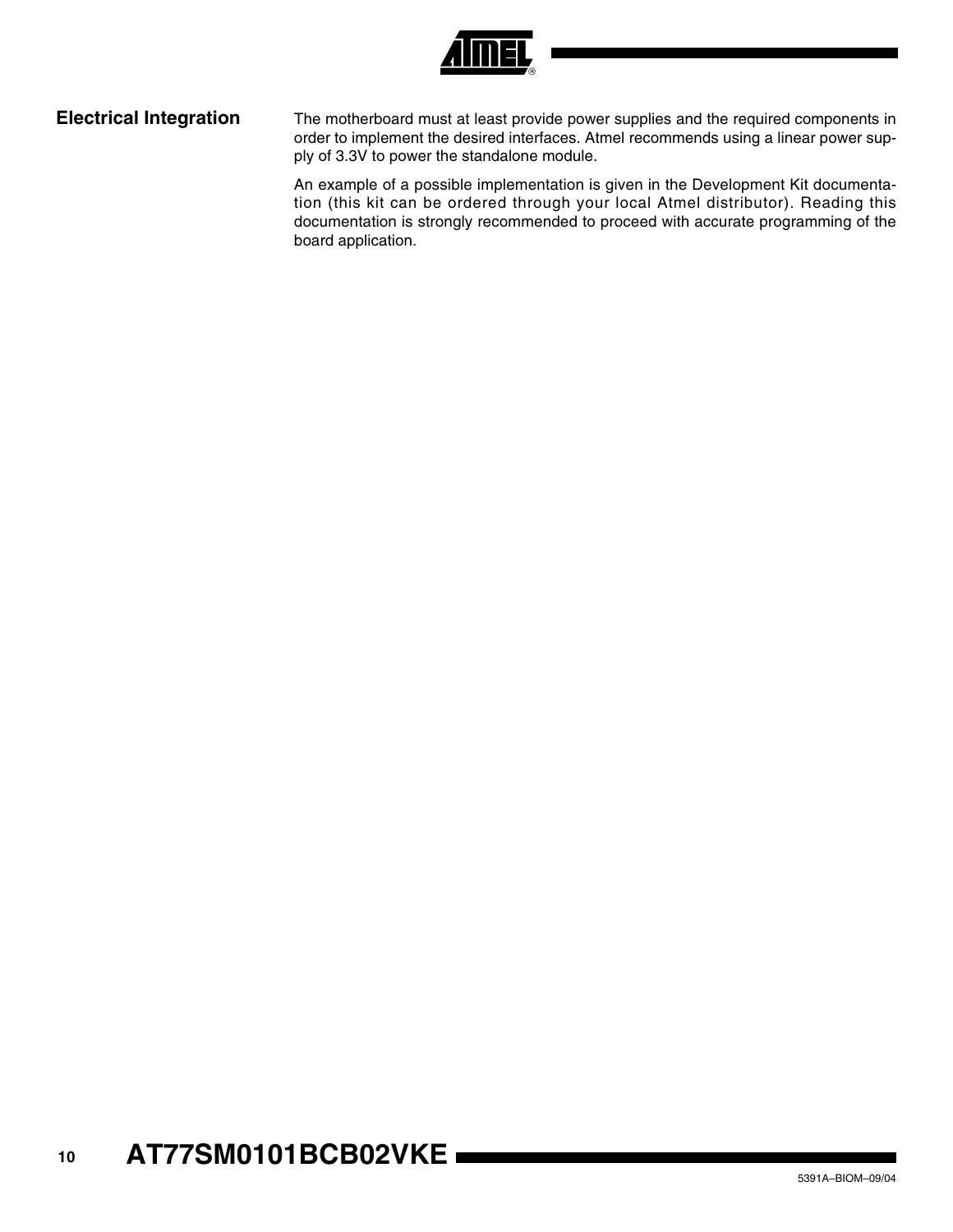# **Evaluation and Development Kit**



### **Figure 8.** AT77SM0101BCB02VEK

| AT77SM0101BCB02VEK<br><b>Content</b>      | This kit includes:<br>A demo kit board with an integrated biometric module<br>٠<br>A power supply with adapters for international power outlets<br>٠<br>A crossed Ethernet cable<br>٠<br>A serial cable<br>٠<br>A "Quick Start" guide<br>٠<br>A CD-ROM comprising all the necessary tools and documentation<br>٠ |
|-------------------------------------------|------------------------------------------------------------------------------------------------------------------------------------------------------------------------------------------------------------------------------------------------------------------------------------------------------------------|
| <b>Authentication Software</b><br>and SDK | The Development Kit includes a complete software SDK for easy access to the Finger-<br>Chip's hardware (image capture). This SDK also allows the user to control the bio-<br>engine (authentication software) and manage the database through high-level functions.                                              |
|                                           | The authentication software is directly preloaded onto the module. The SDK also<br>includes a communication protocol to control the module from a PC.                                                                                                                                                            |

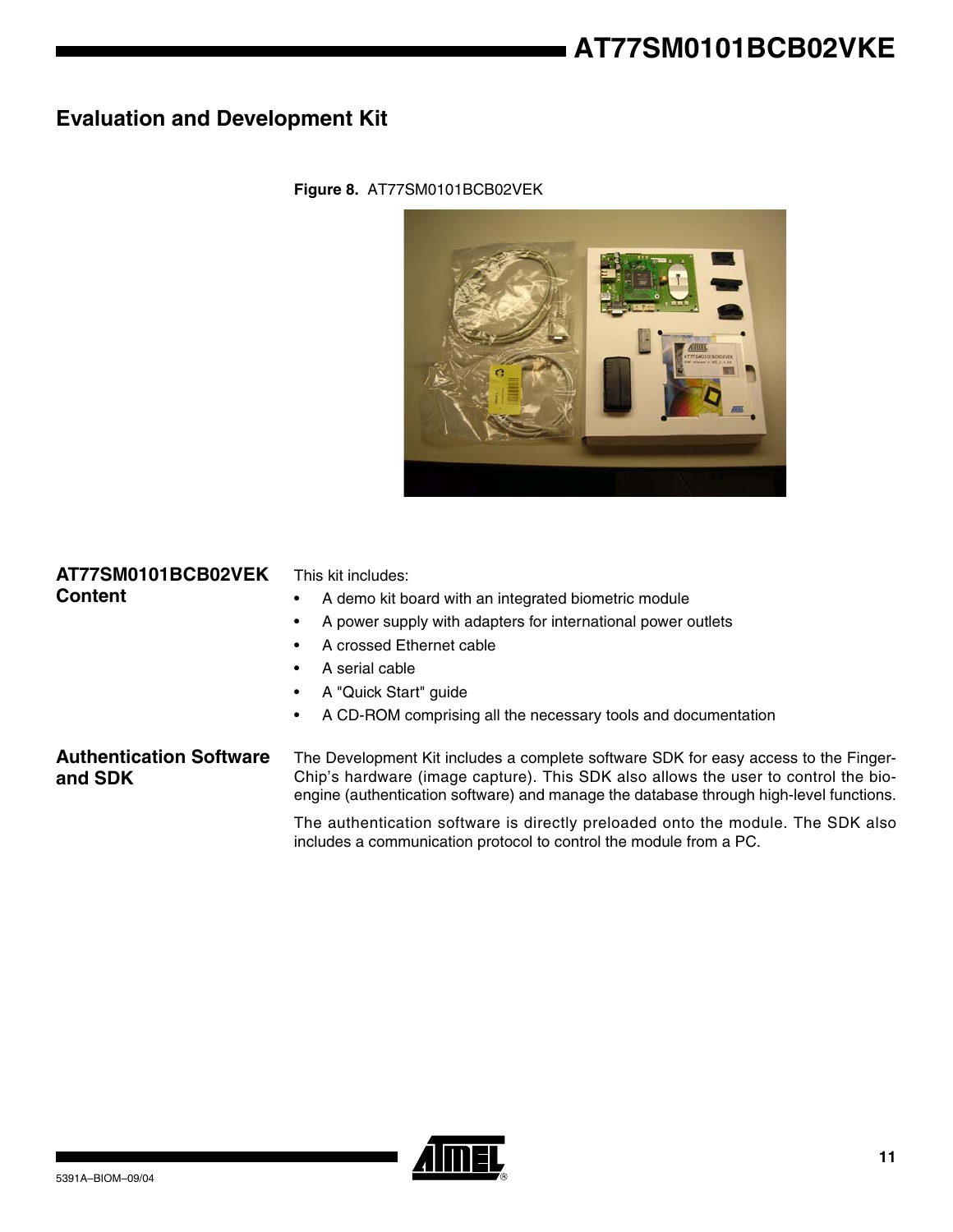

### **Stack Schematics**

### **Figure 9.** Stack Schematics

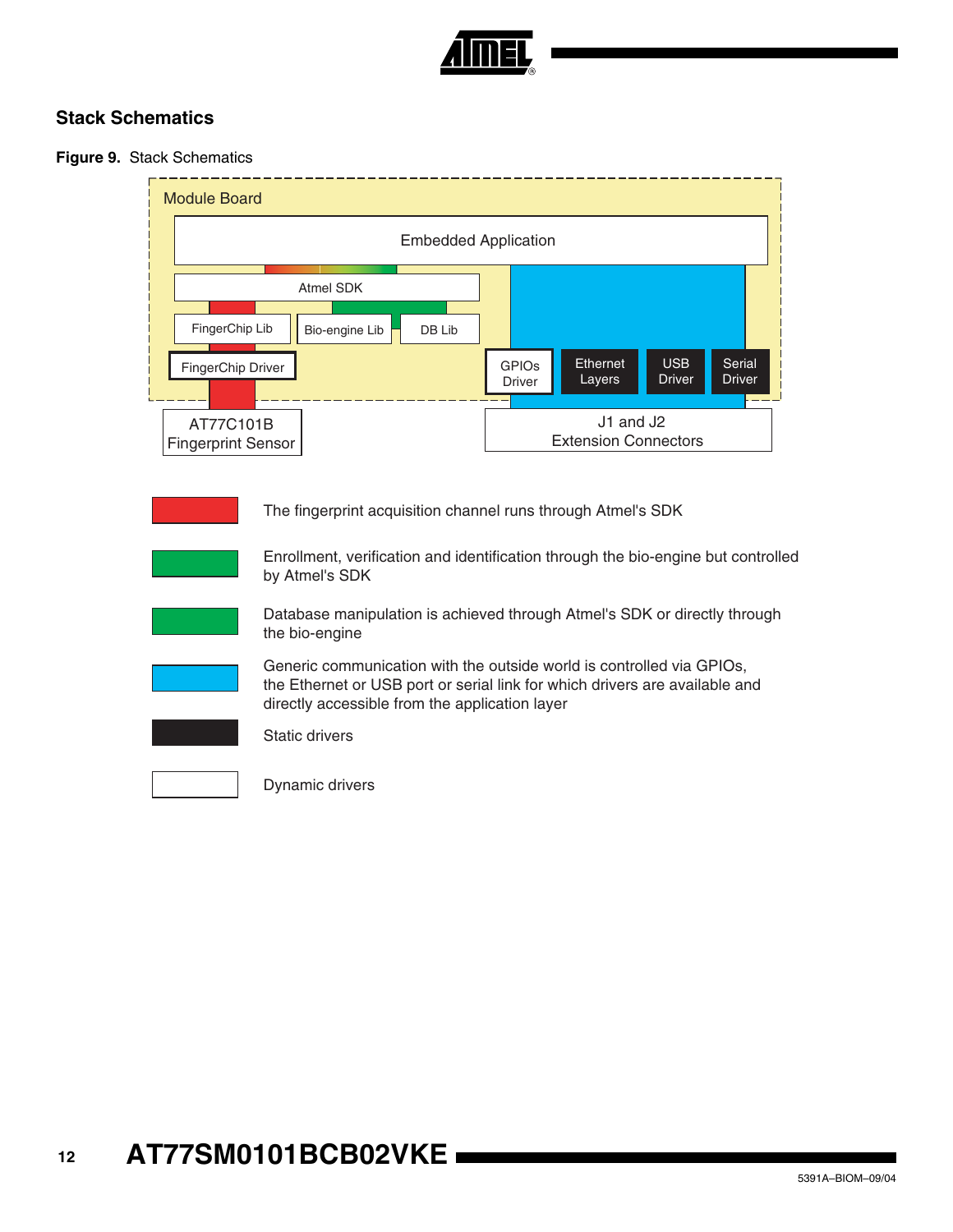# **Packaging Mechanical Data**

### **Figure 10.** Product Reference AT77C101B-CB02V



All dimensions in mm

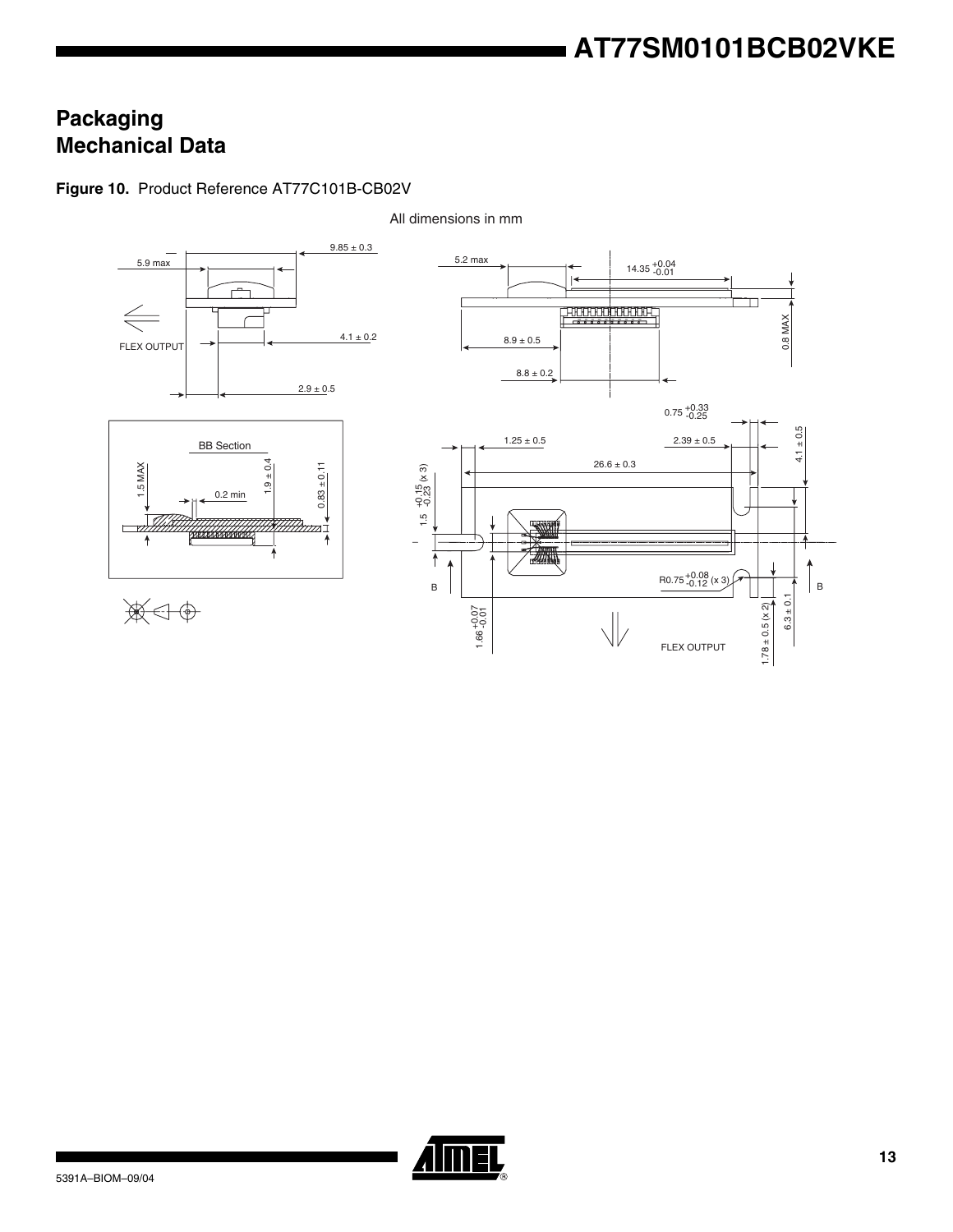

## **Ordering Information** The standalone module is available in Europe through Atmel distributors.

Two references are available for the module:

- AT77SM0101BCB02VKE (includes IKENDI bio-engine license)
- AT77SM0101BCB02VBS (includes Bioscrypt Inc. bio-engine license)

The Development Kit (reference AT77SM0101BCB02VEK) is also available in Europe through Atmel's distributors.

### **Naming Convention**

**Figure 11.** Naming Convention